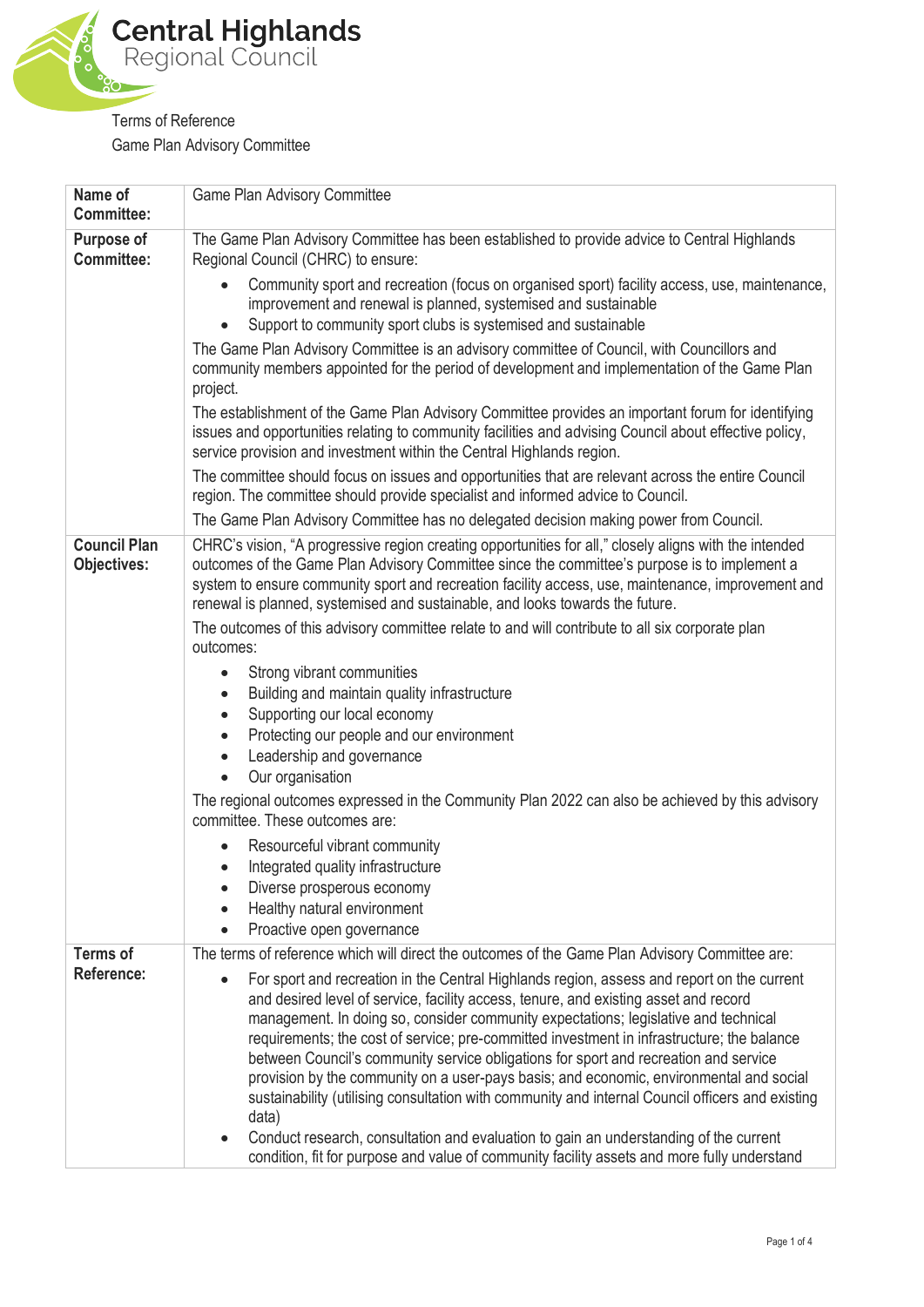

|                                                        | Fee structures<br>$\circ$<br>Systems for applying rebates or remissions<br>$\circ$<br>Links to Council's sponsorship, donations and grants programs<br>$\circ$<br>Capital Investment Plan (10 year) inclusion process<br>$\circ$<br>Internal processes to support the delivery of above policies<br>$\circ$<br>Develop and define staged timeline for the implementation of the new system, including a<br>consistent approach to be applied to transition groups from the current ad-hoc sport and<br>recreation management model to the new system<br>Design, execute and support an appropriate consultation program to test potential solutions<br>$\bullet$<br>with sport and recreation clubs and associations<br>Finalise and publish policy<br>Implement the final model with defined and scheduled monitoring and evaluation                                                                                                                                                                                                                                                                                    |
|--------------------------------------------------------|--------------------------------------------------------------------------------------------------------------------------------------------------------------------------------------------------------------------------------------------------------------------------------------------------------------------------------------------------------------------------------------------------------------------------------------------------------------------------------------------------------------------------------------------------------------------------------------------------------------------------------------------------------------------------------------------------------------------------------------------------------------------------------------------------------------------------------------------------------------------------------------------------------------------------------------------------------------------------------------------------------------------------------------------------------------------------------------------------------------------------|
| <b>Criteria for</b><br>Community<br><b>Membership:</b> | The committee's up to three community members will be residents of the Central Highlands region<br>and their selection will be based on the following criteria:<br>An ability to constructively participate in an advisory capacity for its duration<br>$\bullet$<br>An ability to represent a broad range of views that reflect the diversity of the community<br>$\bullet$<br>A broad understanding of the local sport and recreation community and its social,<br>$\bullet$<br>environmental and economic influences<br>Good knowledge and understanding of the local issues that are relevant to the management<br>and operation of community facilities<br>A willingness to contribute positively to meetings in a fair and unbiased manner<br>$\bullet$<br>An ability to look beyond personal interests for the benefit of the community and residents of<br>the Central Highlands<br>An ability and willingness to encourage positive participation from and provide feedback to<br>$\bullet$<br>the community regarding the management and operation of not-for-profit organisations and<br>community facilities |
| <b>Selection of</b><br><b>Members:</b>                 | The selection of the membership of the advisory committee will involve calling for nominations. An<br>advertisement may be placed in the local media and on Council's website.<br>A nomination form must be completed by interested representatives and all nominations will be<br>assessed against the criteria for membership. All nominees will be interviewed by the appointed<br>Councillor committee members as part of the selection process.<br>Appointment will be for the determination and implementation period of the Game Plan project (see<br>Appendix 1).                                                                                                                                                                                                                                                                                                                                                                                                                                                                                                                                                |
| <b>Chairperson:</b>                                    | The role of chairperson shall be filled by a Councillor (Cr McIndoe was appointed as Chair by<br>resolution of the Council on 23 May 2017).<br>If a Councillor chooses not to fill the role of chairperson, an independent advisory committee<br>member/the General Manager Communities may be elected to the role through a vote or consensus<br>among the members.<br>The appointed chairperson is responsible for the conduct of meetings, ensuring equitable<br>opportunities for views and opinions to be voiced and discussed by the advisory committee.                                                                                                                                                                                                                                                                                                                                                                                                                                                                                                                                                           |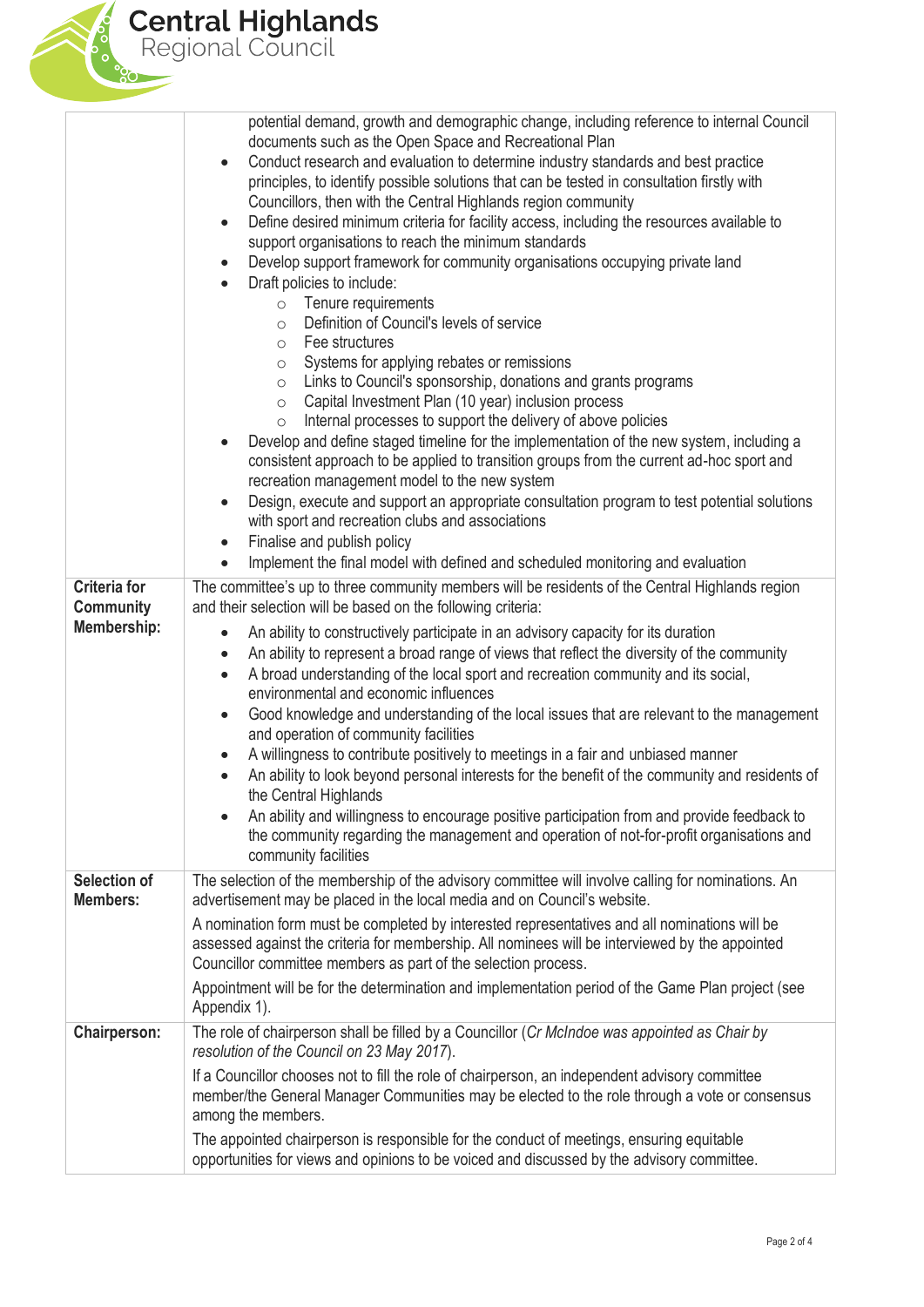## **Central Highlands** Regional Council

A deputy chairperson should be elected to chair meetings in the absence of the chairperson. **Membership:** The Game Plan Advisory Committee will consist of the following membership structure: The Mayor Four Councillors (*Cr McIndoe, Cr Godwin-Smith, Cr Brimblecombe and Cr Nixon were* Membership of the Game Plan Advisory Committee is voluntary. **Executive Support:** The Governance, Corporate Services and Communities Departments will: Provide terms of reference to the committee Facilitate a review process for the committee at the conclusion of the appointment period Provide information and education on good governance issues such as; conflicts of interest, confidentiality and register of interests • Offer training for the chairperson if required Oversee the recruitment and selection process for committee membership The Parks and Recreation Team will: Compile and circulate agendas, attend meetings, compile and distribute minutes Compile progressive and final reports of the committee on behalf of the chairperson Facilitate the appointment of and manage external project consultants The General Manager Communities and selected Council officers will provide professional advice and information, and conduct research for the committee as required. **Quorum and Voting:** The committee will operate with a quorum of greater than 50% of the total membership. Recommendations of the Game Plan Advisory Committee are primarily expected to be made by consensus, however, there may be circumstances where a matter is decided by a vote. Each member is entitled to one vote, except that the chairperson who may exercise a casting vote in addition to his or her primary vote, should this be necessary. **Conflict of Interest and Confidentiality:** The *Local Government Act* identifies direct and indirect conflicts of interest which require disclosure as and when they arise. Members of the Game Plan Advisory Committee must be fully aware of their responsibilities regarding the management of interests in relation to the discharge of their duties as members of the Game Plan Advisory Committee. Any matter deemed by a member to represent a conflict of interest shall be reported to the Chairperson and/or the General Manager of Communities either prior to a meeting or before the specific item is discussed and dealt with in line with the Act and any relevant Council policies or guidelines. The Game Plan Advisory Committee is intended to be a forum for discussing proposed policies and actions that may impact the Central Highlands region community. Members may be provided information that is not available in the public realm. It will be critical that committee members are a group that can be trusted with confidential information. The Game Plan Advisory Committee's ability to fulfil its purpose will be severely hampered if that trust is undermined in any way. Given the level of confidentiality that may be associated with some of the information provided to members, any discussion with non-committee members is limited to information already available to the public. Confidential discussion will not be disclosed without the chairperson's prior approval. **Meetings:** Meetings of the Game Plan Advisory Committee will be every two months or more often by arrangement with the committee members and chairperson. A schedule of meetings will be developed and agreed, upon the appointment of the committee. Under special circumstances, a meeting may be cancelled or re-scheduled. *appointed by resolution of the Council on 23 May 2017*) Three community members General Manager Communities Manager Parks and Recreation